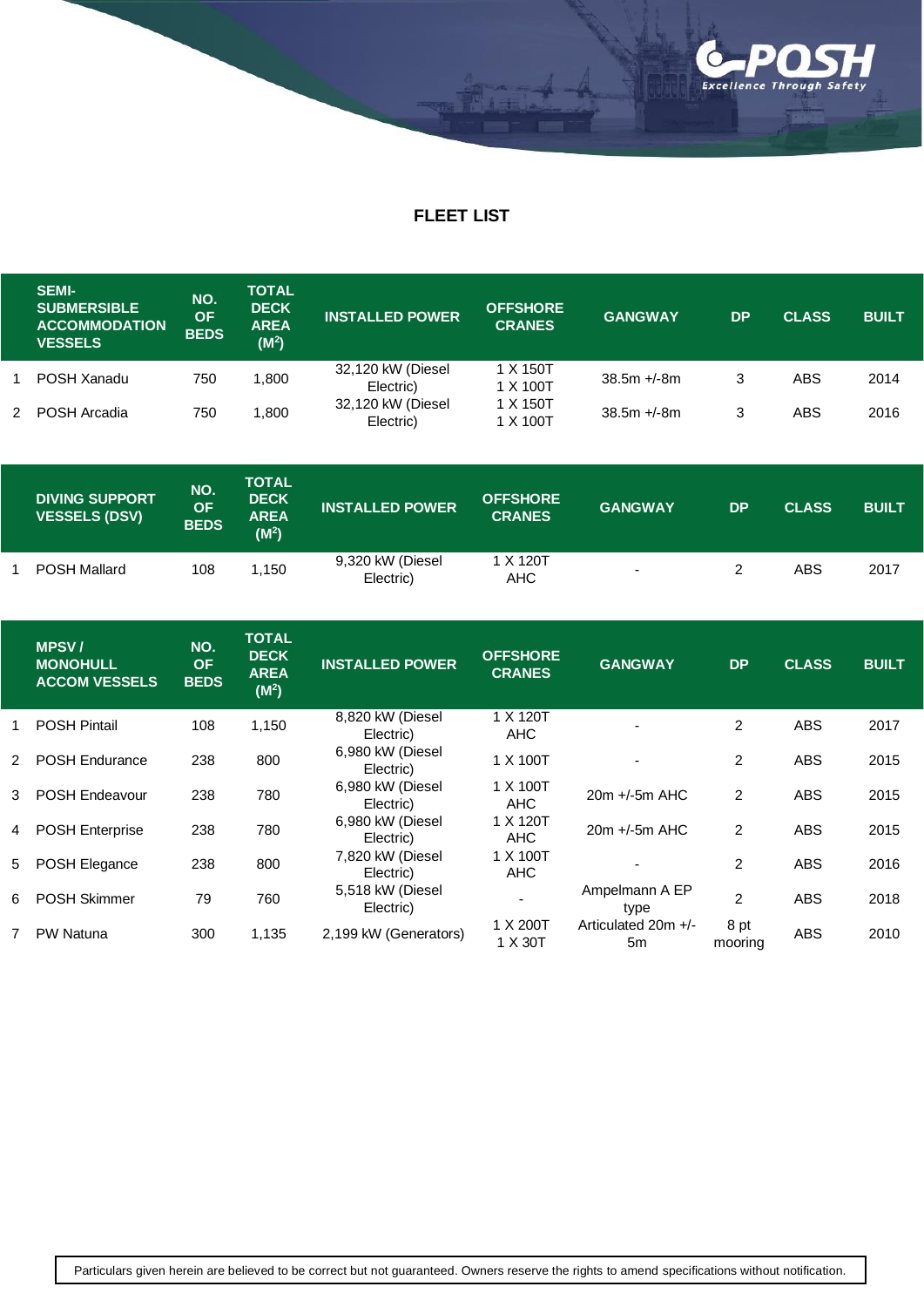

|               | <b>ANCHOR HANDLING</b><br><b>TUGS (AHT)</b> | <b>BHP</b> | BP(T) | LOA (M) | <b>DECK SPACE (M<sup>2</sup>)</b> | <b>BUILT</b> |
|---------------|---------------------------------------------|------------|-------|---------|-----------------------------------|--------------|
|               | <b>POSH Hawk</b>                            | 16.300     | 207   | 75.30   | 450                               | 2013         |
| $\mathcal{P}$ | POSH Falcon                                 | 16,300     | 205   | 75.30   | 450                               | 2013         |
| 3             | POSH Eagle                                  | 16.300     | 205   | 75.27   | 450                               | 2013         |
| 4             | POSH Osprey                                 | 16.300     | 201   | 75.27   | 450                               | 2014         |
| 5.            | <b>POSH Antares</b>                         | 6,600      | 85    | 50.70   | 200                               | 2016         |
| 6             | <b>POSH Arcturus</b>                        | 6.600      | 85    | 50.70   | 200                               | 2018         |
| 7             | POSH Panglima                               | 5,000      | 65    | 49.95   | 220                               | 2010         |
| 8             | <b>Maritime Putra</b>                       | 5.000      | 65    | 40.00   | 180                               | 2005         |
| 9             | Maritime Putri                              | 5,000      | 65    | 40.00   | 180                               | 2005         |
| 10            | <b>PW Reliance</b>                          | 3,600      | 45    | 41.80   | 100                               | 2009         |
| 11            | Maritime Ratu                               | 3,200      | 45    | 36.10   | 126                               | 2004         |

|    | <b>ANCHOR HANDLING/</b><br><b>TOWING/SUPPLY (AHTS)</b> | <b>BHP</b> | BP(T) | <b>DP</b>                | LOA (M) | <b>DECK SPACE (M<sup>2</sup>)</b> | <b>BUILT</b> |
|----|--------------------------------------------------------|------------|-------|--------------------------|---------|-----------------------------------|--------------|
|    | <b>POSH Teal</b>                                       | 21.456     | 255   | 2                        | 91.60   | 900                               | 2012         |
|    | <b>POSH Concorde</b>                                   | 16,000     | 213   | 2                        | 74.50   | 497                               | 2012         |
| 3  | POSH Champion                                          | 16.000     | 194   | 2                        | 75.27   | 468                               | 2011         |
| 4  | POSH Commander                                         | 16,000     | 194   | 2                        | 75.27   | 468                               | 2011         |
| 5. | <b>POSH Persistence</b>                                | 12.240     | 150   | 2                        | 76.00   | 585                               | 2013         |
| 6  | <b>POSH Perseverance</b>                               | 12.240     | 153   | 2                        | 76.00   | 585                               | 2015         |
|    | <b>POSH Hermosa</b>                                    | 10,800     | 120   | 2                        | 70.70   | 470                               | 2008         |
| 8  | <b>POSH Radiant</b>                                    | 8.000      | 107   | 2                        | 70.33   | 485                               | 2014         |
| 9  | POSH Raptor                                            | 8,000      | 106   | 2                        | 70.33   | 475                               | 2016         |
| 10 | <b>WINPOSH Ready</b>                                   | 8,000      | 100   | 2                        | 70.33   | 485                               | 2014         |
| 11 | <b>POSH Steenbok</b>                                   | 5,150      | 60    | $\overline{\phantom{0}}$ | 64.00   | 400                               | 2017         |
| 12 | POSH Gemsbok                                           | 5,150      | 60    | $\blacksquare$           | 64.00   | 400                               | 2017         |
| 13 | POSH Okapi                                             | 5,150      | 60    | $\overline{\phantom{0}}$ | 64.00   | 400                               | 2017         |
| 14 | POSH Oribi                                             | 5,150      | 60    | $\overline{\phantom{0}}$ | 64.00   | 400                               | 2017         |
| 15 | POSH Impala                                            | 5,150      | 60    | ٠                        | 64.00   | 400                               | 2017         |
| 16 | POSH Springbok                                         | 5,150      | 60    |                          | 64.00   | 400                               | 2017         |

|    | <b>PLATFORM SUPPLY</b><br><b>VESSEL (PSV)</b> | <b>BHP</b> | DWT (T) | <b>DP</b> | LOA (M) | DECK SPACE (M <sup>2</sup> ) | <b>BUILT</b> |
|----|-----------------------------------------------|------------|---------|-----------|---------|------------------------------|--------------|
|    | POSH Jaeger                                   | 7.000      | 4.100   |           | 78.25   | 820                          | 2018         |
|    | <b>POSH Shearwater</b>                        | 4.900      | 3,200   |           | 78.70   | 670                          | 2013         |
| 3  | POSH Sandpiper                                | 4.900      | 3.200   |           | 78.70   | 670                          | 2013         |
| 4  | <b>POSH Fulmar</b>                            | 4,900      | 3,200   |           | 78.70   | 670                          | 2013         |
| 5. | <b>POSH Pelican</b>                           | 4.900      | 3.200   |           | 78.70   | 670                          | 2013         |
| 6. | <b>POSH Puffin</b>                            | 5.200      | 3,200   |           | 81.29   | 650                          | 2014         |